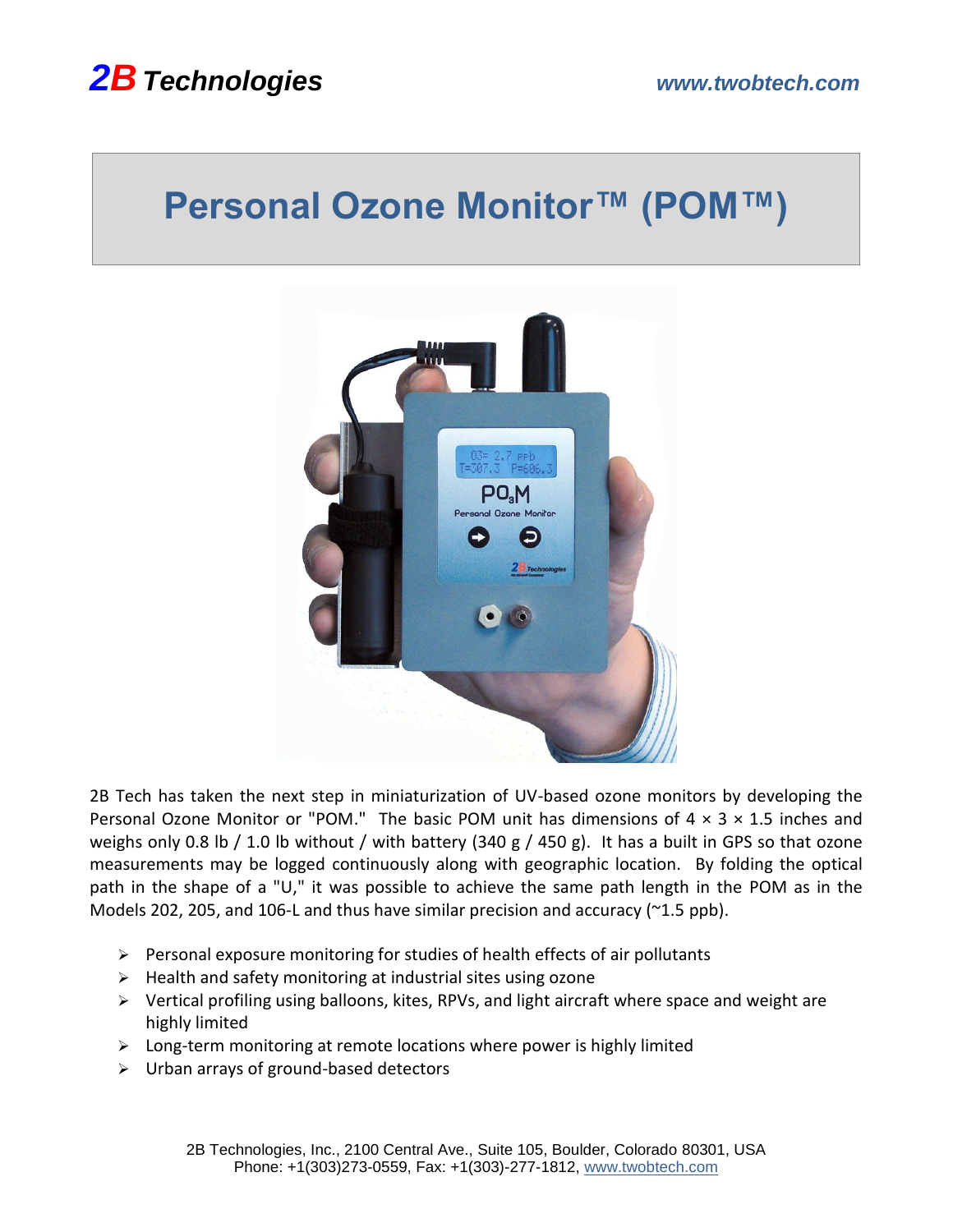### *2BTechnologies www.twobtech.com*

#### **Specifications**

| <b>Measurement Principle</b>                        | UV Absorption at 254 nm                                                                                         |
|-----------------------------------------------------|-----------------------------------------------------------------------------------------------------------------|
| <b>Federal Equivalent Method (FEM)</b>              | Yes, EQOA-0815-227                                                                                              |
| <b>Linear Dynamic Range</b>                         | 0 ppb to 10 ppm                                                                                                 |
| <b>Resolution</b>                                   | $0.1$ ppb                                                                                                       |
| Precision (10; rms noise)                           | Greater of 1.5 ppb or 2% of reading<br>(10-s measurement mode, with default adaptive filter settings)           |
| Limit of Detection (20)                             | $3.0$ ppb<br>(10-s measurement mode, with default adaptive filter settings)                                     |
| <b>Accuracy</b>                                     | Greater of 1.5 ppb or 2% of reading                                                                             |
| <b>NIST-Traceable Calibration</b>                   | Yes                                                                                                             |
| <b>Measurement Intervals</b>                        | Measurement mode: 10 s; Fast mode: 2 s                                                                          |
| <b>Flow Rate (nominal)</b>                          | ~0.8 Liter/min                                                                                                  |
| <b>Flow Rate Requirement</b>                        | $>0.5$ L/min                                                                                                    |
| <b>Baseline Drift</b>                               | <2 ppb/day<br><5 ppb/year                                                                                       |
| <b>Sensitivity Drift</b>                            | $<$ 1%/day<br><3%/year                                                                                          |
| <b>Measurement Time, Frequency</b>                  | 10 s, 0.1 Hz (Fast mode: 2 s, 0.5 Hz)                                                                           |
| <b>Response Time, 100% of Step</b><br><b>Change</b> | For 10-s output: 20 s, 2 points<br>For 2-s output: 4 s, 2 points                                                |
| <b>Averaging Times</b>                              | 1 min, 5 min, 1 hr                                                                                              |
| <b>Data Storage</b>                                 | 8,192 lines (2-s fast mode ~4.6 hrs; 10-s meas. mode<br>~1 day; 1-min avg ~6 days; 5-min ~1 mo; 1-hr avg ~1 yr) |
| <b>Ozone Units</b>                                  | ppb                                                                                                             |
| <b>Pressure Units</b>                               | torr                                                                                                            |
| <b>Temperature Units</b>                            | K                                                                                                               |